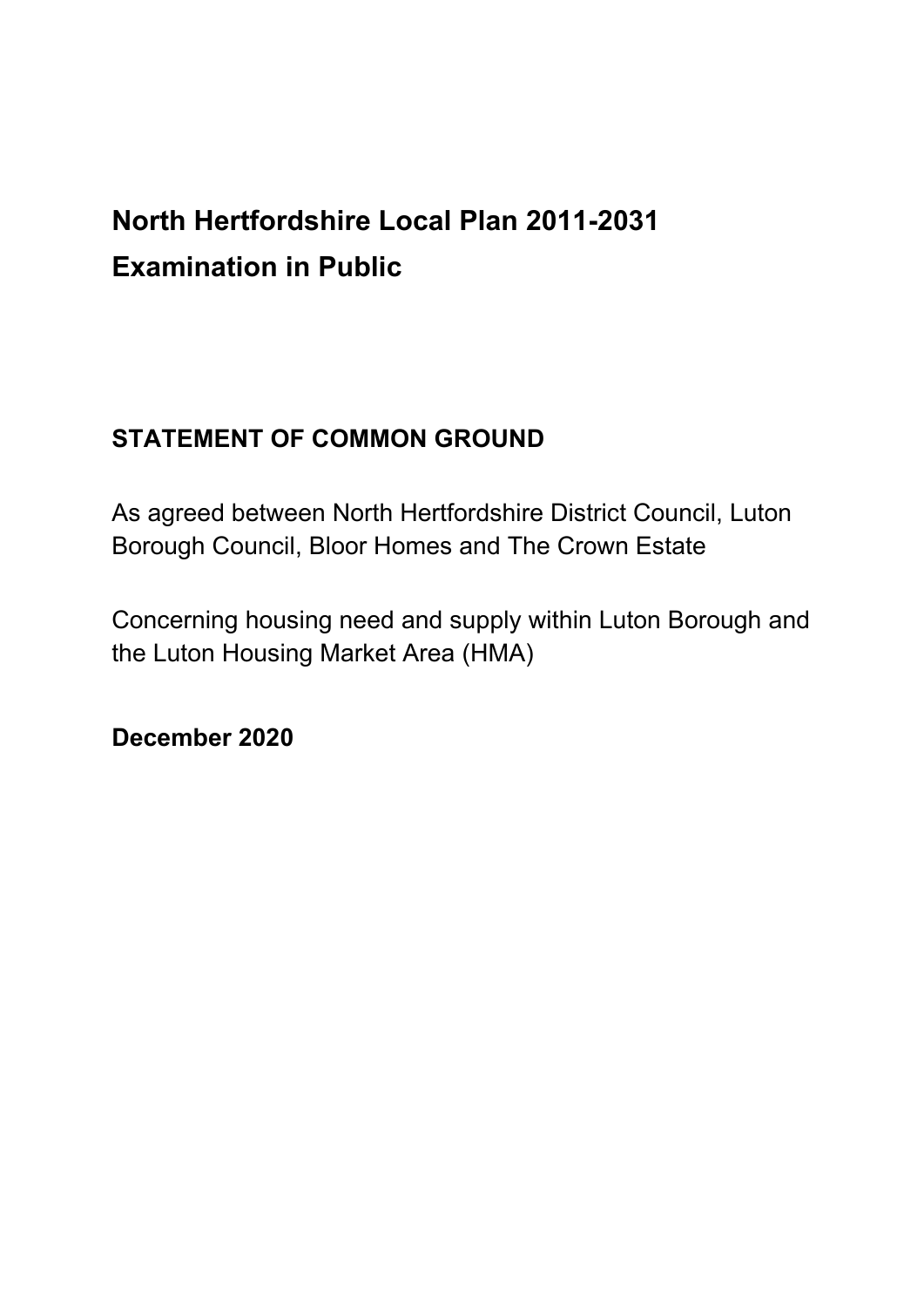- 1. This is a Statement of Common Ground (SoCG) in relation to housing supply within Luton Borough and the Luton Housing Market Area requested by the Inspector.
- 2. This SoCG does not introduce new information to the examination. This position is established with reference to documents and statements previously submitted and available to all interested parties at the time of the November 2020 hearings, and as expanded upon in verbal evidence provided to those hearing sessions by the signatory parties.

## **The Objectively Assessed Housing Need (OAHN) for Luton and unmet need**

- 3. The adopted Luton Local Plan 2011-2031 (November 2017) identifies a total OAHN for Luton of 17,800 homes. Of these, 8,500 homes are to be met through the housing requirement set for Luton Borough in Policy LLP2, leaving a residual unmet need of 9,300 homes.
- 4. The Strategic Housing Market Assessment (SHMA) underpinning the adopted Luton Local Plan identifies from Luton's required 17,800 homes a need for 7,200 of those dwellings to comprise affordable homes which is 40% of the total OAHN and 13,500 of those 17,800 dwellings to be 3 bedrooms or more across all tenures which is 76% of the total OAHN over the period 2011-2031 (ED188, Fig. 68)
- 5. The division of unmet need between the neighbouring authorities within the Luton Housing Market Area, is set out in an agreement reached under the Duty to Co-operate (ED18, p.3, paragraph 4.7). This states that North Hertfordshire will provide 1,950 dwellings towards the unmet need and that Central Bedfordshire will provide 7,350 dwellings towards the unmet need.

## **Delivery in Luton Borough**

- 6. The November 2019 Strategic Housing Land Availability Assessment (SHLAA) for Luton (ED189) provides an assessment of actual and anticipated housing delivery in Luton Borough with a base date of 1 April 2019. No further SHLAA or authority monitoring report has been published by Luton at the date of this SoCG.
- 7. The SHLAA identifies 4,325 net dwelling completions in Luton between 1 April 2011 and 31 March 2019 (ED189, p.4, Table 2.1) and anticipates further delivery to 2031 of 6,578 dwellings equating to a total of 10,903 over the plan period. Clearly this is higher than the originally anticipated 8,500 dwellings. However, this is a snapshot at the time that the supply was assessed in 2019, making a projection of future delivery over a 12 year period, and it remains to be seen whether all of that supply will ultimately come forward by 2031. In addition, any additional capacity achieved or anticipated in Luton needs to be considered in the context that its unmet needs of 9,300 dwellings are distributed to both North Hertfordshire and Central Bedfordshire.
- 8. Paragraph 50 of the 2012 NPPF sets out the important imperative to deliver a wide choice of high-quality homes, widen opportunities for home ownership and create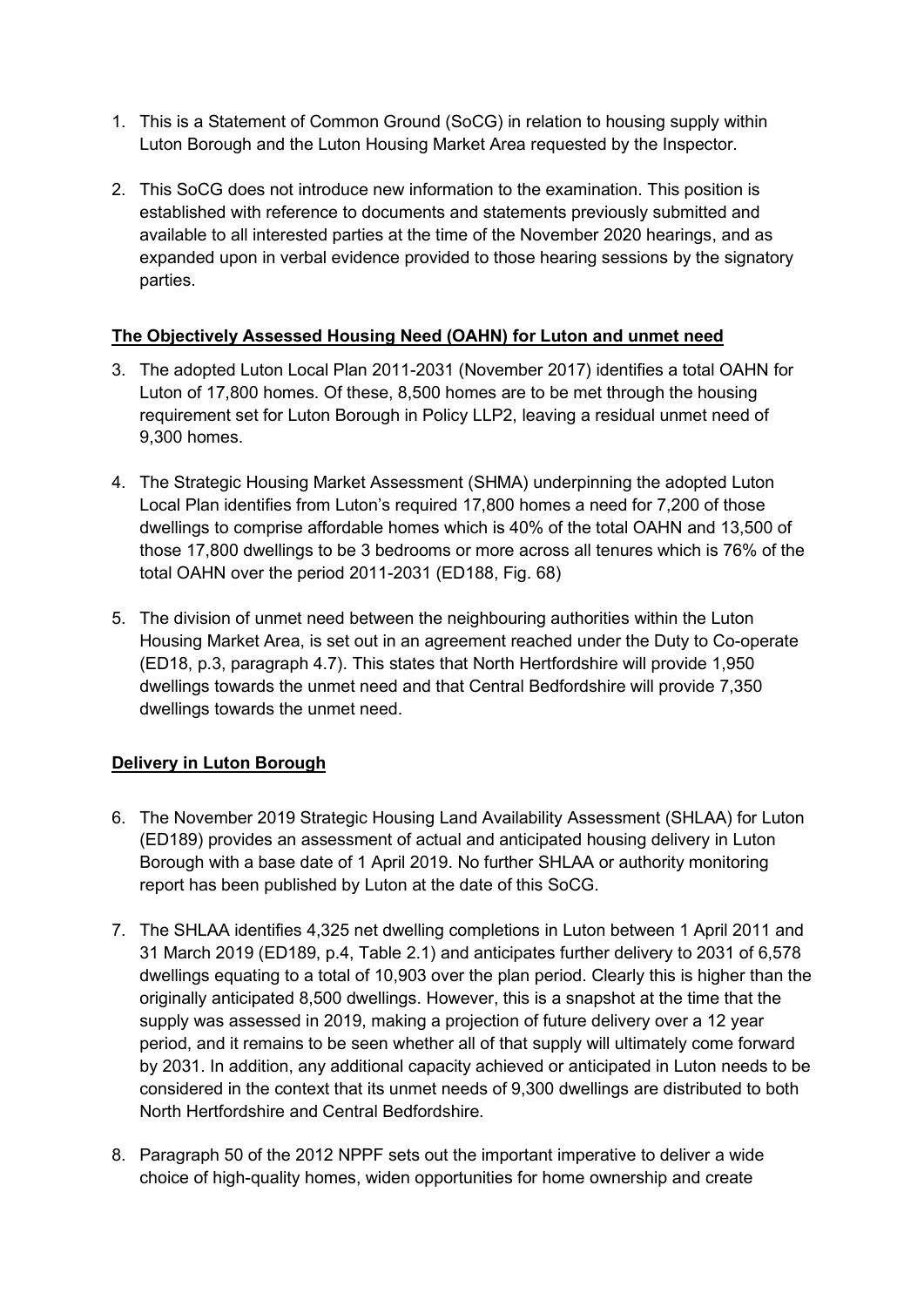sustainable, inclusive and mixed communities. This can only be achieved by planning for a mix of housing that responds to local identified demand. In considering unmet needs, the (likely) tenure and mix delivered in Luton is equally important as the overall quantum of development.

- 9. Presently there is an acute and current shortfall of both family housing and affordable housing in Luton Borough. In relation to family housing, as at 1 April 2019, only 785 3+ bedroom homes have been built over the previous 8-year period (ED189, p.7, Table 2.5). This very low figure for family housing when it is considered against a stated need for 13,500 3+ bedroom family houses to 2031 (equivalent to 675 3+ bedroom homes every year). This significant under delivery is because 83% of all completions within Luton Borough since 2011 have been for much smaller 1 or 2 bedroom homes.
- 10. Moreover, the prognosis to remedy this imbalance is not good. In relation to meeting Luton's needs for family housing, Bloor Homes estimate that, from analysis of SHLAA sites for which housing mix information is available, 88% of potential future delivery is for 1 or 2 bedroom homes and 12% of potential future delivery is for 3+ bedroom homes (Bloor Homes further Matter 21 Statement, p7, paragraph 2.5.30 and associated table).
- 11. On this analysis, there is a potential shortfall of over 11,000 3+ bedroom homes over the plan period when measured against the requirements of the OAHN<sup>1</sup>. Therefore whilst the housing delivery levels are better than expected, the NPPF imperative of ensuring that the appropriate mix of housing is delivered has nowhere near been met.
- 12. In relation to affordable homes for the seven-year period to 1 April 2018, there is a similar situation. Only 757 affordable homes were delivered as against a requirement of 7,200 homes to 2031 (equivalent to 360 affordable homes every year) (Table 5 of Luton Authority Monitoring Report as included in Bloor Homes Matter 21 Statement, Appendix 1).
- 13. As with family housing, the prognosis to make good this significant shortfall in affordable housing within Luton Borough is also not good. Luton's adopted affordable housing target of 20% (reduced from the 40% identified need on the basis of viability) suggests the potential delivery of approximately 2,000 affordable homes within the Borough over the plan period as against a requirement of 7,200.
- 14. Even if this 20% target of 2,000 affordable homes is achieved, and it needs to be recognised that many schemes in Luton are marginal on viability grounds or have been brought forward under permitted development rights for which no affordable housing is secured through the planning system<sup>2</sup>, this represents a serious deficit of 5,200 affordable homes against the OAHN to 2031. This eventuality was recognised in the Luton Local Plan Inspector's report where he stated that there would be a "significant

<sup>1</sup> 785 3+bed homes delivered 2011-2019 + estimate of 1,315 3+ bed homes 2019-2031 [an indicative 20% of the 6,578 future units in the SHLAA having regard to the Bloor Homes analysis in Paragraph 10 of this statement] for a total of 2,100 against an identified need of 13,500; a shortfall of 11,400. <sup>2</sup> The Bloor Homes analysis of SHLAA sites shows just 588 units as being for affordable housing, 12% of the 4,926 units assessed (Bloor Homes further Matter 21 statement, p.7 table)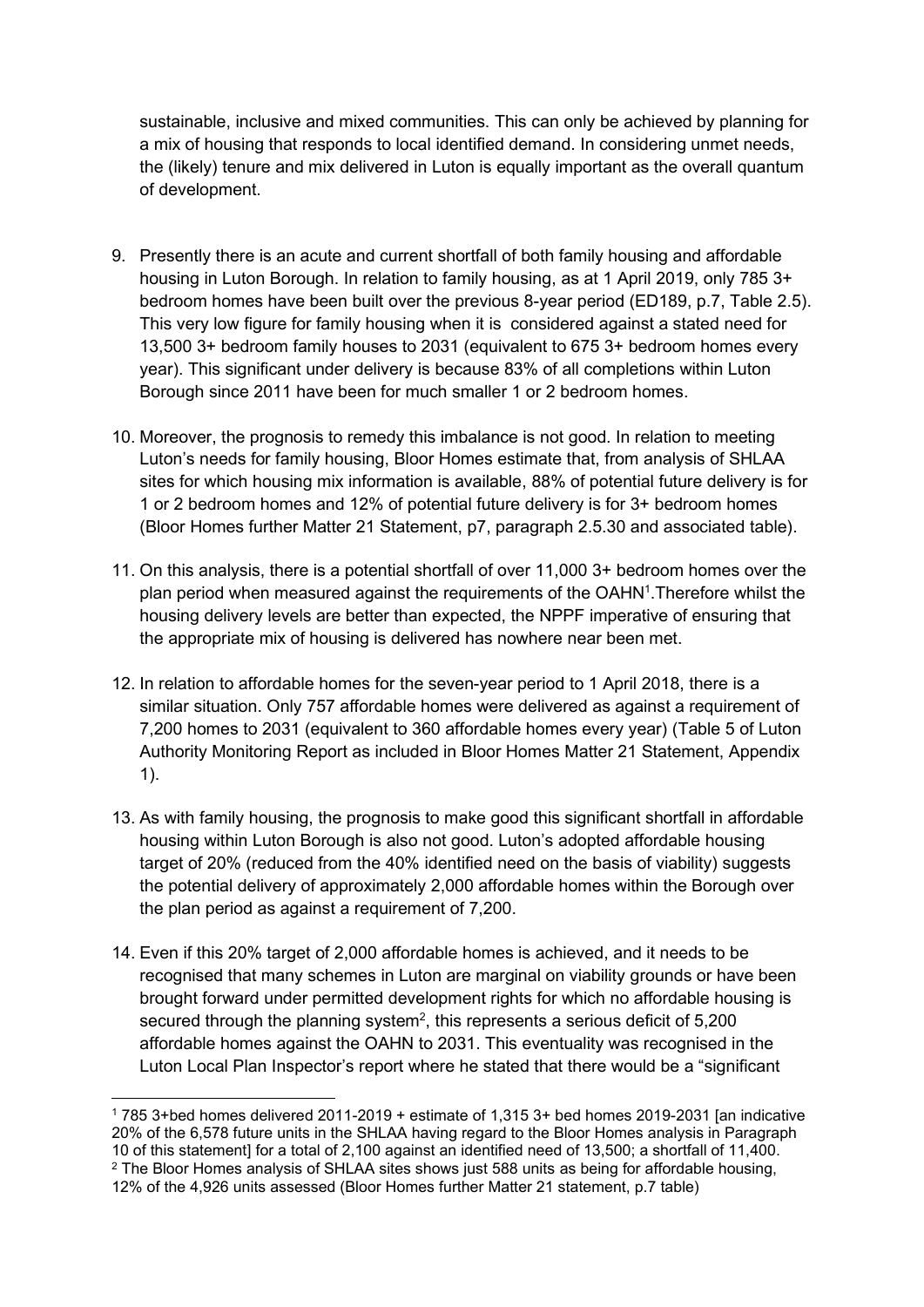shortfall" in affordable housing and concluded that "*provision for Luton's unmet affordable housing needs is an issue which falls to be considered by neighbouring authorities*" (ED4, p.37, para 185). The mismatch between need and supply has been further recognised by the Planning Inspectorate in a recently dismissed s.78 appeal (June 2020, as attached to Bloor Homes, Matter 21 Statement, Appendix 2).

- 15. Bloor Homes have identified further permissions granted in the period April 2019 to August 2020. It can be seen that these are again significantly biased towards small unit provision (77% 1- or 2-bed) with only modest levels of affordable housing secured (16% of the additional permissions) (Matter 21 statement, paragraphs 2.5.28 to paragraph 2.5.34 and accompanying tables).
- 16. Although these further permissions are over and above the figures provided in the SHLAA<sup>3</sup>, it is agreed that neither source represents a comprehensive supply-side analysis. Given Covid-19 and changing economic circumstances, delivery expectations in the 2019 SHLAA will now likely prove to have been overly optimistic in a number of cases. Development activity in Luton and progress on a number of sites has either stalled or been delayed. Not all sites granted permission will prove to be deliverable or developable whilst the supply identified in the 2019 SHLAA would need to be reviewed to reflect any associated changes of circumstance (e.g. lapses, delayed starts, underdelivery, revised schemes). It is therefore considered that only limited weight can be given to these figures as a guide to the likely overall delivery within Luton.
- 17. A number of third-party analyses suggest additional capacity beyond the figures suggested above. Upon review of these analyses, it is evident that they contain substantial elements of double counting (e.g. the inclusion of discharge of condition consents alongside the original application) $4$  or sites which cannot reasonably be considered 'suitable' or 'available' for development consisting of individual units within industrial estates and operational sites such as schools<sup>5</sup>. These analyses should not be relied upon in reaching conclusions about (potential) development capacity within Luton.
- 18. Overall, despite overall delivery rates being higher than anticipated in Luton Borough, the Luton Local Plan's Inspector's conclusion that there would be a significant shortfall in affordable housing and that provision for Luton's unmet affordable housing needs is an issue which falls to be considered by neighbouring authorities remains the position. This is further compounded by the serious mismatch between the need for larger family houses and the supply, and where there also remains a significant deficit in provision that is unlikely to be remedied without the identified allocations in neighbouring authorities' areas.

<sup>3</sup> The SHLAA identifies a total potential supply of 10,903 homes. The Bloor Homes Matter 21 statement analyses permissions for a potential further 2,308 homes.

<sup>4</sup> See Appendix 1 to Matter 24 hearing statement of Mr Barry Brown and Ms Clare Brown (13865). This informs a purported figure of ~15,000 permissions.

<sup>5</sup> See Appendices 22 and 28 to further Matter 21 hearing statement of Ms Carolyn Cottier (3072).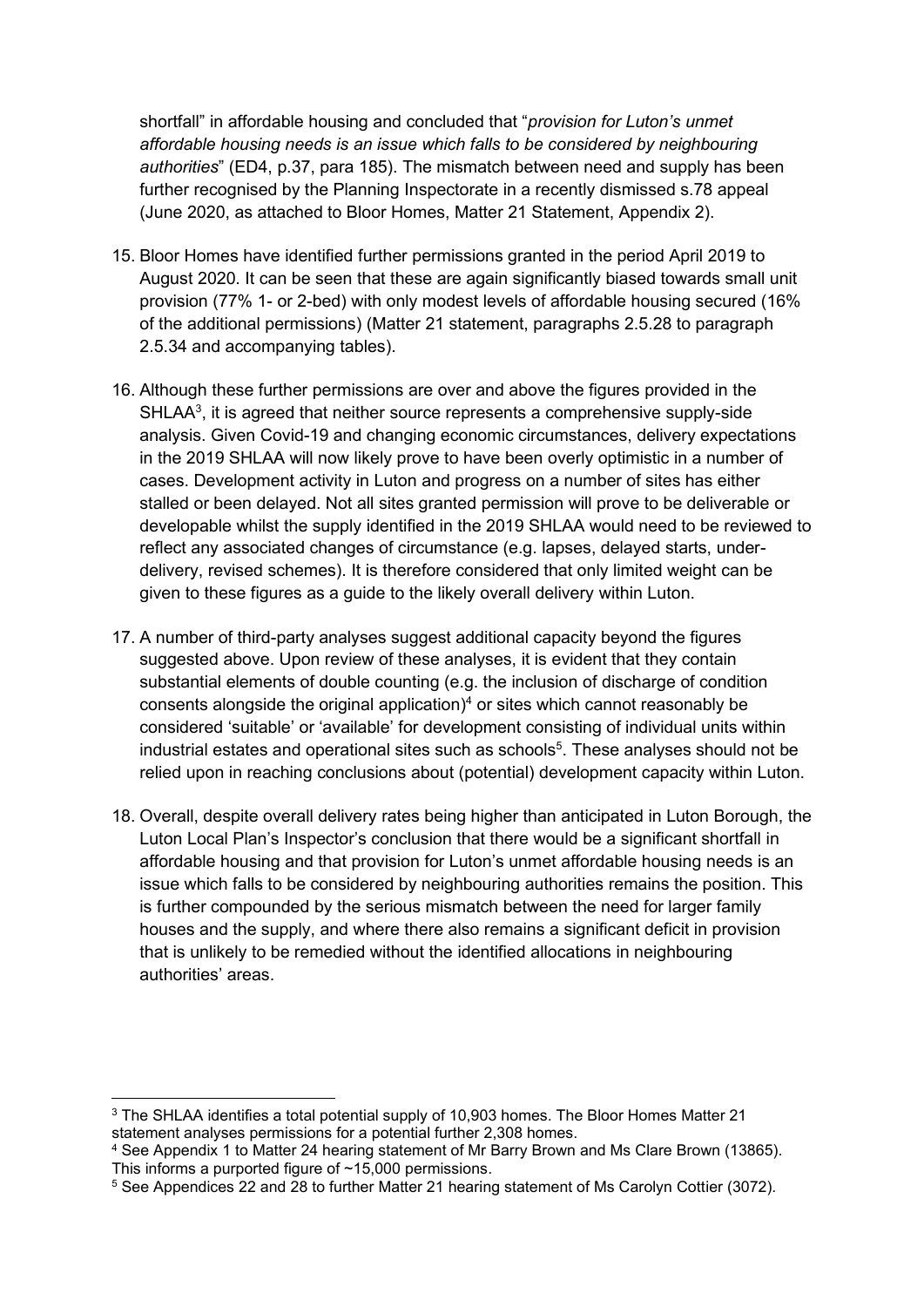# **Delivery in Central Bedfordshire**

- 19. NHDC's 'Paper C' (ED173) clearly demonstrated that Central Bedfordshire would not deliver sufficient homes within Luton HMA to meet both their agreed share of unmet needs arising from Luton and their own needs arising in this area<sup>6</sup>. The appropriateness of Central Bedfordshire's strategy is for their examination to determine but, for the purposes of this Statement of Common Ground the following is relevant namely that Central Bedfordshire will need to rely on:
	- sites relatively remote from Luton and less preferable to the East of Luton sites to address their share of unmet needs (ED173, p.15, para 53 & p.16, para 62); and
	- Sites beyond the Luton HMA to address their own needs arising in this area (ED173, p.15, para 58 & p.16, para 61)
- 20. At the time of responding to the Inspector's July 2019 letter, Central Bedfordshire considered 7,737 homes would be delivered within their administrative area to meet Luton's unmet needs by 2031 (ED173, p.15, paragraph 57). Central Bedfordshire will deliver the unmet need following adoption of their own plan (ED173, Appendix 3).
- 21. NHDC's own analysis identified a further 7,594 homes to be delivered within the Luton HMA in the period 2011-2031 to address Central Bedfordshire's own needs in that part of the authority lying within the Luton HMA. This marked a significant deficit against the 13,400 homes needed by Central Bedfordshire to meet their own needs in that part of the authority lying within the Luton HMA arising for this period (ED173, p.16, paragraph 58).
- 22. The Paper C analysis therefore identified a supply of approximately 15,300 homes within that part of Central Bedfordshire within the Luton HMA measured against a need for 20,750 homes, including unmet needs from Luton.
- 23. The latest update provided by Central Bedfordshire prior to the most recent hearing reinforces this position (ED207). The sites previously identified to NHDC in ED173 would now be insufficient to address Luton's unmet needs. Central Bedfordshire now propose to identify all proposed allocations within the Luton HMA. From the date of any adoption of Central Bedfordshire's Plan, any of these sites might be attributed to meeting Luton's unmet needs as well as the needs of Central Bedfordshire.
- 24. The additional sites now identified in ED207 include locations such as Eaton Bray, Flitwick, Maulden and Westoning which cannot be considered preferable to the East of Luton sites for addressing unmet needs from Luton on any rational planning analysis.
- 25. Due to the delays in the Central Bedfordshire examination, ED207 reduces the contribution towards unmet needs from Luton that might be realised post-adoption from sites around the edge of the Luton / Dunstable / Houghton Regis conurbation by approximately 650 homes<sup>7</sup>. Any delivery from the North of Houghton Regis sites in

 $6$  Recognising that these figures are for the period 2011-2031 whilst Central Bedfordshire's Plan covers the period 2015-2035 and is being examined on this basis.

<sup>7</sup> Central Bedfordshire's 'EXAM41' paper appended to ED173 identified an approximate capacity to 2031 of 6,918 homes from North Houghton Regis (1&2) (4,818 homes) and North of Luton (2,100